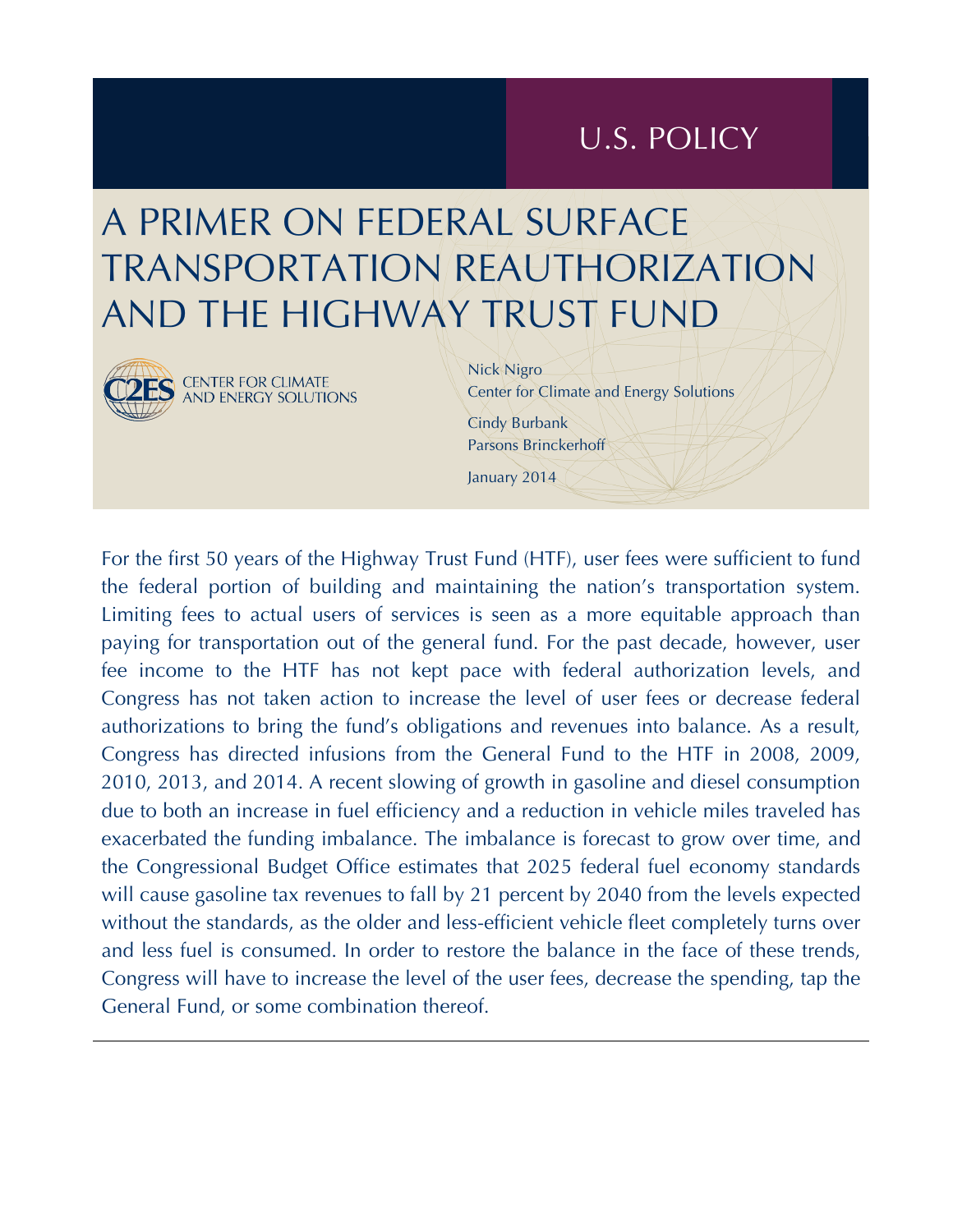## **HISTORY OF FEDERAL SUPPORT FOR SURFACE TRANSPORTATION**

The Federal-Aid Highway Program began with the passage of the Federal-Aid Road Act in 1916. Congress has continued or renewed the program through multiyear reauthorizations ever since. Congress established the Highway Trust Fund (HTF) with the Federal-Aid Highway Act of 1956 as a mechanism to finance an accelerated highway building program, initially just for construction of the Interstate Highway System. The Act directed new and existing fuel and vehicles taxes to the HTF. The United States imposed some fuel and vehicle taxes before the HTF, but they went directly to the General Fund.

A dedicated fund like the HTF provided more certainty than annual Congressional appropriations out of the General Fund, necessary for building the Interstate Highway System. Funds deposited in the HTF are considered guaranteed because those funds are technically not subject to Congressional appropriations, although they are subject to an annual Congressional "limitation" on contract authority. Programs funded by the HTF also provide for contract authority, enabling funds to be allocated in advance depending on the authorization act.<sup>[1](#page-11-0)</sup>

The HTF was initially set to expire in 1972, but Congress has extended the imposition of taxes and their transfer to the HTF ever since. The program's scope expanded beyond construction of the Interstate Highway System to include other highways, bus and rail transit, ferryboats, and bicycle/pedestrian projects, as well as spending on air quality mitigation, historic resources, environmental goals, recreational trails, and many other ancillary purposes.

Since 1978, Congress has reauthorized the federal transportation program as part of a larger multi-year surface transportation law.<sup>[2](#page-11-0)</sup> The HTF funded only highways until 1983, when Congress created the Mass Transit Account, and in later years added bicycle/pedestrian projects, recreational trails, and funding for freight and passenger rail projects. Until 2008, the HTF was funded exclusively from highwayuser fees, including fuel and vehicle fees.

The two most recent reauthorization laws are called SAFETEA-LU and MAP-21.<sup>[3](#page-11-0)</sup> SAFETEA-LU was enacted in 2005 and was intended to expire in 2009. While working on a multi-year reauthorization, however, Congress passed short-term extensions of SAFETEA-LU nine times.<sup>[4](#page-11-0)</sup> The current multi-year reauthorization, MAP-21, was enacted in 2012 and is set to expire on October 1, 2014, unless Congress reauthorizes the program. MAP-21 transformed the federal program substantially from previous reauthorizations, as detailed below.

## **THE KEY CHALLENGE: BALANCING REVENUES AND EXPENSES**

#### **USER-FEE FUNDING**

Highway user fees, including motor fuel taxes, have provided most of the revenue for the federal support of the nation's highway and transit transportation system for decades. Limiting fees to actual users of services is seen as a more equitable approach than paying for transportation out of the general fund. Federal highway user fees include gasoline and diesel fees, excise fees on heavy trucks, and other highway user fees, which the Treasury Department deposits into the federal Highway Trust Fund (HTF). Fees are imposed on inputs (fuels, tires, and other equipment) to use transportation services as a proxy for direct use.

The HTF is separated into a Highways Account and

a Mass Transit Account (see *[The Highway Trust Fund](#page-6-0)* below). Earlier in the history of the HTF, Congress increased these fees to allow an increase in federal program size, but has not done so since 1993.

Even after Congress began dedicating a portion of highway user fees to transit, via the Mass Transit Account of the HTF, it continues to this day to rely on the General Fund for a significant portion of Federal transit program funding. This paper focuses on just the portion the federal transit program that relies on highway user fees.

The gap between Federal authorizations and motor fuel tax revenues has been steadily growing, especially since 1993, when the federal motor fuel tax was last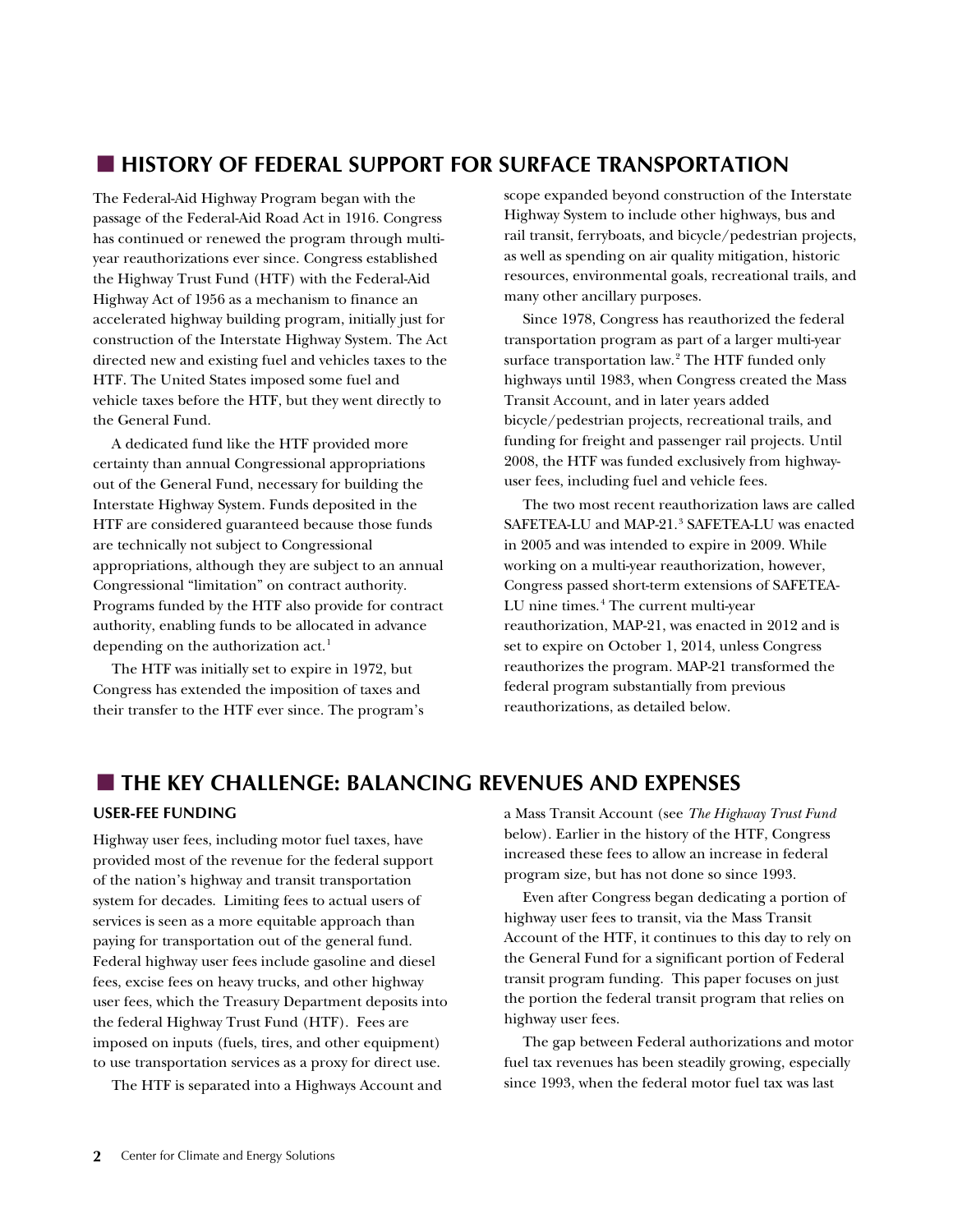raised. With continued increases in fuel efficiency, motor fuel use and therefore motor fuel tax revenue no longer increase in lockstep with vehicle miles traveled. [5](#page-11-0) More recently, even vehicle miles traveled have not risen as originally expected, due largely to the 2009 recession, but also due to moderation in the historic growth of demand for auto travel [\(Figure 1\)](#page-3-0). As a result, in 2008, 2009, and 2010, and with MAP-21, Congress deviated from the longstanding user fee principle by tapping the General Fund<sup>[6](#page-11-0)</sup> for over  $$50$ billion, because of a significant drop in highway user fee revenues and a growing gap between the available resources in the HTF and federal transportation program needs.[7](#page-11-0) A 2012 Federal Highway Administration (FHWA) report estimated that annual spending would need to increase by 85 percent for the next 20 years to complete projects that pass the agency's cost-benefit test.<sup>[8](#page-11-0)</sup>

## **TABLE 1: Transfers to the HTF's Highway and Mass Transit Accounts from the General Fund in billions of U.S. dollars**

| <b>YEAR</b>         | <b>TRANSFER</b><br>AMOUNT* | <b>HIGHWAY</b><br><b>ACCOUNT</b><br><b>SHARE*</b> | <b>MASS</b><br><b>TRANSIT</b><br><b>ACCOUNT</b><br><b>SHARE*</b> |
|---------------------|----------------------------|---------------------------------------------------|------------------------------------------------------------------|
| 2008                | \$8                        | \$7.6                                             | \$0.4                                                            |
| 2009                | \$7                        | \$6.1                                             | \$0.9                                                            |
| 2010                | \$19.5                     | \$13.7                                            | \$5.8                                                            |
| 2013**              | \$5.9                      | \$5.9                                             | \$0                                                              |
| 2014<br>(projected) | \$12.6                     | \$10.4                                            | \$2.2                                                            |
| Total               | \$53                       | \$44                                              | \$9                                                              |

*\* Does not include any spending authorized for highways and transit from the General Fund in MAP-21 and SAFETEA-LU.* 

*\*\* An additional \$316 million was not transferred due to the sequester. [9](#page-11-0)*

*Source: FHWA. 2013. Table FE-210 - Status of the Highway Trust Fund 1957-2011. January. Accessed August 5, 2013.* 

*[http://www.fhwa.dot.gov/policyinformation/statistics/2011/fe210.cfm.](http://www.fhwa.dot.gov/policyinformation/statistics/2011/fe210.cfm)  FHWA. n.d. Highway Trust Fund and Taxes. Accessed August 5, 2013. [http://www.fhwa.dot.gov/map21/htf.cfm.](http://www.fhwa.dot.gov/map21/htf.cfm)* 

#### **RECENT FUNDING LEVELS**

When SAFETEA-LU was enacted in 2005, it set a funding level record with guaranteed funding for highways and transit of \$244 billion for Fiscal Years 2007 to 2012 (\$286 billion in authorized levels, subject to appropriation).<sup>[10,](#page-12-0)11</sup> MAP-21, a 2-year authorization, set funding levels for highway and transit programs above \$50 billion annually for Fiscal Years (FY) 2013 and 2014. Federal spending accounts for about 25 percent of all government spending on highway and transit capital, maintenance, and operations. $^{12}$  $^{12}$  $^{12}$  (The federal spending share is virtually the same for highways and transit.) Thus, while federal funding is a large and important source of transportation revenues, a larger share comes from state and local governments, for both transit and highways. If one counts all vehicles and repair facilities as part of the transportation infrastructure (as is the case for transit in the above data), a very large share of total transportation infrastructure is privately financed, as virtually all the nation's automobile and truck fleets and repair facilities are privately owned and operated.

#### **MULTI-YEAR LEGISLATIVE CYCLE**

Historically, Congress reauthorized transportation bills for more than one year at a time in order to provide the funding certainty necessary to complete large public infrastructure projects. Recently, Congress has missed legislative deadlines for reauthorization, with both MAP-21 and SAFETEA-LU enacted two years after the previous laws' original expiration dates.

#### **MULTI-MODAL SCOPE**

Reauthorization has provided funding for highway construction and maintenance, transit, highway safety, and surface transportation research, ancillary programs such as bicycle/pedestrian projects, ferryboats, recreational trails, environmental mitigation, and environmental enhancement. Until MAP-21, most of the funding was authorized in programmatic "stovepipes" framed around the different transportation modes. MAP-21 still has substantial modal stovepipes, but has fewer sub-modal stovepipes because of the elimination or defunding of 12 highway programs, with funding consolidated into six "core" areas for highways, plus eight other special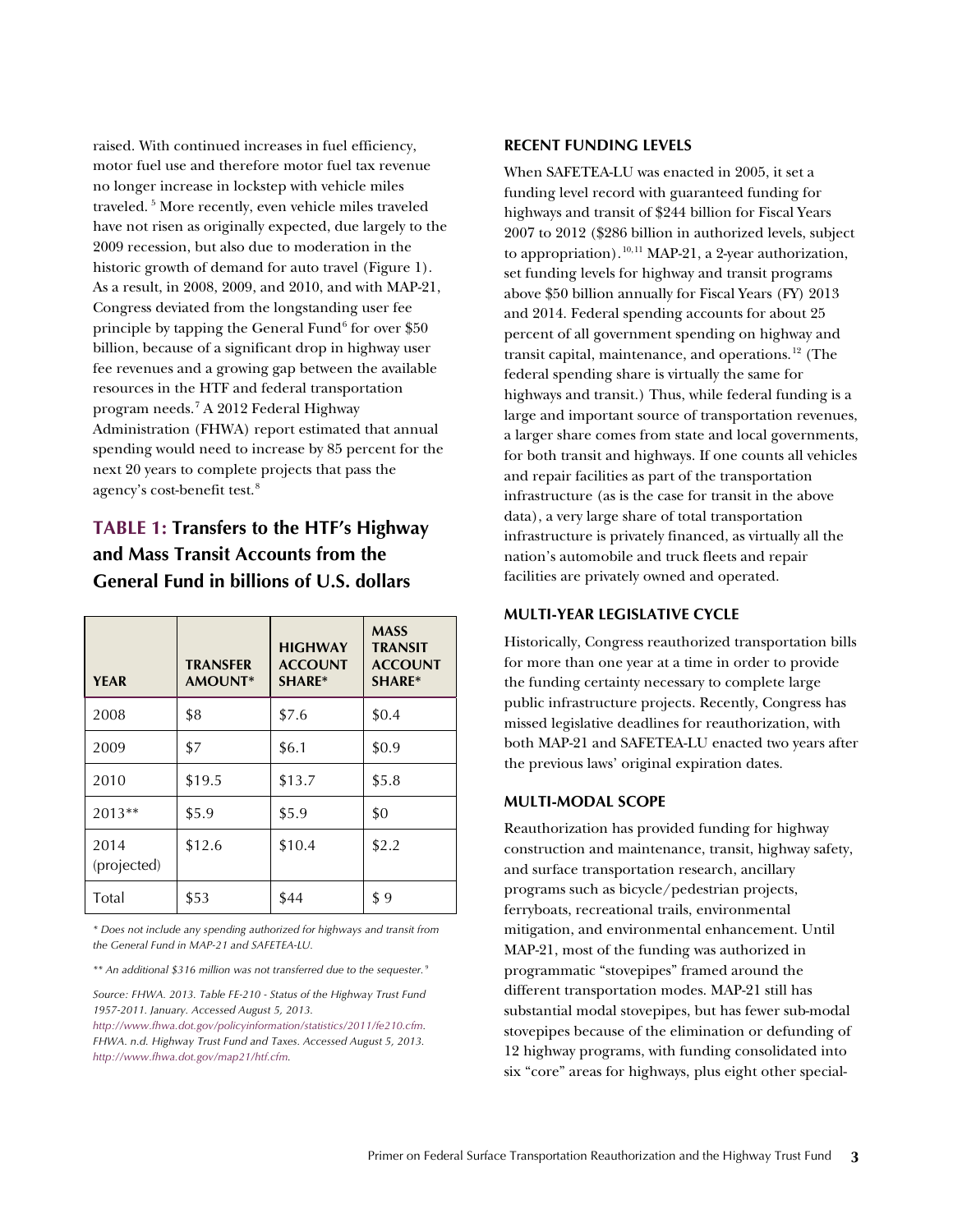purpose programs (for ferries, "Transportation Alternatives," work-zone safety, etc.).<sup>[13](#page-11-0)</sup> Program recipients (state departments of transportation (DOTs), Metropolitan Planning Organizations  $(MPOs)$ ,<sup>[14](#page-11-0)</sup> and transit operators), can transfer much of the funding from highways to transit and vice-versa, and also between programs, albeit with conditions.

Much of the funding may also be used for ferryboats, bicycling, carpooling, vanpooling, and pedestrian travel – and certain programs may be used for funding intercity passenger and freight rail, barges, and airport access. Intercity rail, maritime, and aviation are primarily covered in other legislation.



#### <span id="page-3-0"></span>**FIGURE 1: Fuel consumption and travel trends (1993-2011)**

Reduced gasoline and diesel consumption since the mid-2000s due largely to vehicle fuel economy improvements, and reduced vehicle miles traveled (VMT) since 2008, have led to a funding shortfall for the HTF, as receipts did not match recent federal authorization levels The jump in the HTF balance in 201+0 is due to a transfer from the General Fund authorized by MAP-21.

*Source: ORNL. 2013. "Transportation Energy Data Book Edition 32." Oak Ridge National Laboratory. Accessed August 14, 2013. [http://cta.ornl.gov/data/download32.shtml.](http://cta.ornl.gov/data/download32.shtml)* 

#### **FORMULA AND PERFORMANCE-BASED FUNDING**

Historically, FHWA and Federal Transit

Administration (FTA) delivered most of the federal surface transportation funds to state DOTs, MPOs, and transit operators via formulas specified by statute for each program. These formulas have always been a major issue during the authorization process, with the question of how much each state will receive back from the funds that its residents pay into the HTF, often characterized as "equity," being especially controversial.[15](#page-11-0) In MAP-21, Congress took a new approach for formula funding for programs administered by FHWA, while maintaining "equity" among the states: 1) it authorized nearly \$38 billion per year for six core programs, 2) it divided those funds among the states based on FY2012 levels,

guaranteeing a return of at least 95 percent of the funds that each contributed into the HTF, and 3) it distributed those funds to states by formula for all programs. In addition, MAP-21 established general, qualitative performance goals for federal highway programs in the areas of safety, infrastructure condition, congestion reduction, system reliability, freight movement and economic vitality, environmental sustainability, and reduced project delivery delays.[16](#page-12-1) MAP-21 also mandated a process by which the US DOT, state DOTs, and MPOs establish specific performance measures and targets in most of the specified highway goal areas. For transit, the FTA must establish performance measures for several programs it administers in the areas of safety, capital asset (e.g., equipment and facilities) condition, and planning.[17](#page-12-1)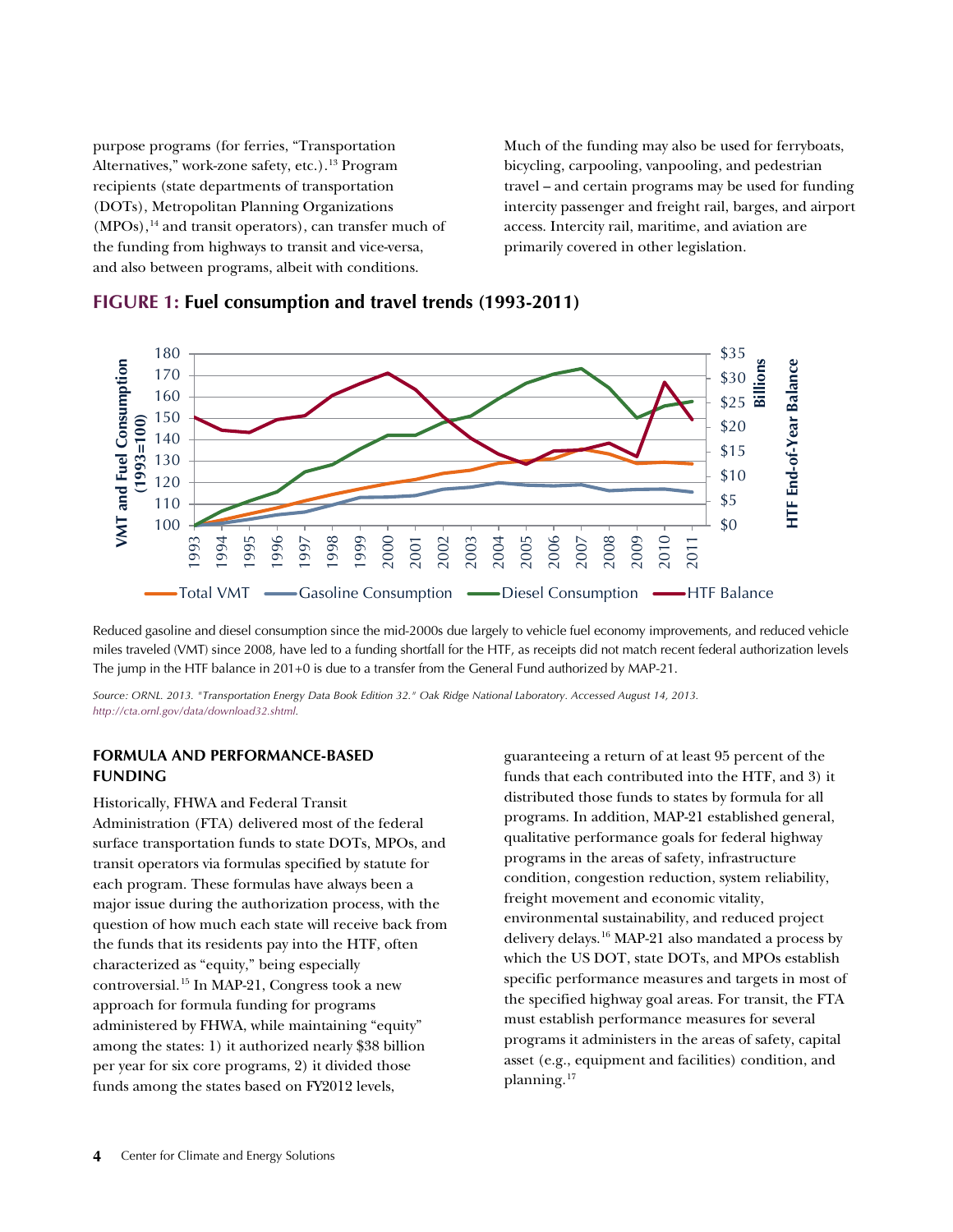#### **DISCRETIONARY PROGRAMS AND CONGRESSIONAL EARMARKS**

Historically, transportation legislation has authorized a small number of discretionary programs for specific purposes.[18](#page-12-1) Over time, the number of discretionary programs increased, and within these programs, Congress earmarked nearly all discretionary funds, rather than allowing the federal Executive Branch or the states to select projects for funding. With MAP-21, however, Congress eliminated all but six discretionary programs for highways and at the same time eliminated all Congressional earmarks.

#### **TRANSPORTATION PLANNING PROCESS**

Federal transportation legislation has long mandated, as a condition for receiving funding, two planning processes (state and metropolitan) that are comprehensive, continuous, and coordinated. They must also be multi-modal, be open to public involvement, provide for extensive interagency consultation, support environmental goals, consider freight transportation needs, be fiscally constrained,<sup>[19](#page-12-1)</sup> and meet a host of other planning requirements. As part of MAP-21, an additional requirement was imposed requiring that state and MPO plans and programs be "performance-driven" – i.e., that the projects funded in those plans collectively have the effect of improving performance in specified areas, through measured, quantitative improvement in established performance measures, such as highway fatality rates, pavement conditions, and congestion. In addition, MPOs, state DOTs, and transit operators cannot use federal funds for projects unless the projects are contained in a four-year Transportation Improvement Program (TIP). These plans and programs must conform to Clean Air Act air quality plans in areas that are either nonattainment or in air quality "maintenance" status.

#### **TENSION BETWEEN ENVIRONMENTAL PROTECTION AND "STREAMLINING"**

Projects which use federal funding or require a federal action must meet environmental requirements in transportation legislation and in federal environmental laws (such as the National Environmental Policy Act (NEPA), the Clean Air Act, and over 40 other federal

environmental laws that apply to highway and transit projects funded federally, as well as to other projects that require some form of federal "action" – such as FHWA approval for connections to the Interstate Highway System). Over time, both planning and environmental requirements have increased, even as Congress has attempted to streamline the process to allow applicants to build the projects faster. MAP-21 contains significant provisions intended to streamline the environmental review process, without changing the substantive requirements in federal environmental laws. The legislative tension between environmental and planning requirements and streamlining is likely to continue.

#### **FEDERAL-AID HIGHWAY PROGRAM**

MAP-21 consolidated 90 separate surface transportation programs into 30, each placed in one of 6 core programs for highways called the Federal-aid Highway Program (plus 8 special purpose programs) or 16 programs for mass transit. This consolidation was done primarily to provide more flexibility in how funds are spent ([Table 2\)](#page-5-0).

One of the core programs, Congestion Mitigation and Air Quality Improvement (CMAQ), is intended to reduce air quality emissions; most such projects are also likely to save oil and reduce greenhouse gas emissions; CMAQ was created by Congress in 1991 to help meet Clean Air Act (CAA) standards. CMAQ authorizations are \$2.2 billion for FY2013 and FY2014 under MAP-21. States with areas not in attainment of air quality standards (or for 20 years after being redesignated in "maintenance" of standards) may use CMAQ funds only for the purpose of reducing emissions within the nonattainment or maintenance area. They may use CMAQ for congestion reduction (e.g., traffic flow improvement) only to the extent that the congestion reduction reduces emissions.<sup>[20](#page-12-1)</sup> In practice, many state DOTs allow the MPOs for nonattainment areas to decide on the use of CMAQ funding. MAP-21 calls for states with particulate matter (PM) 2.5 nonattainment or maintenance areas to give priority to CMAQ funds for projects proven to reduce PM 2.5 emissions, such as diesel engine retrofits. CMAQ funding has been used for alternative fuel vehicles and fueling infrastructure, bicycle and pedestrian projects, truck anti-idling programs, diesel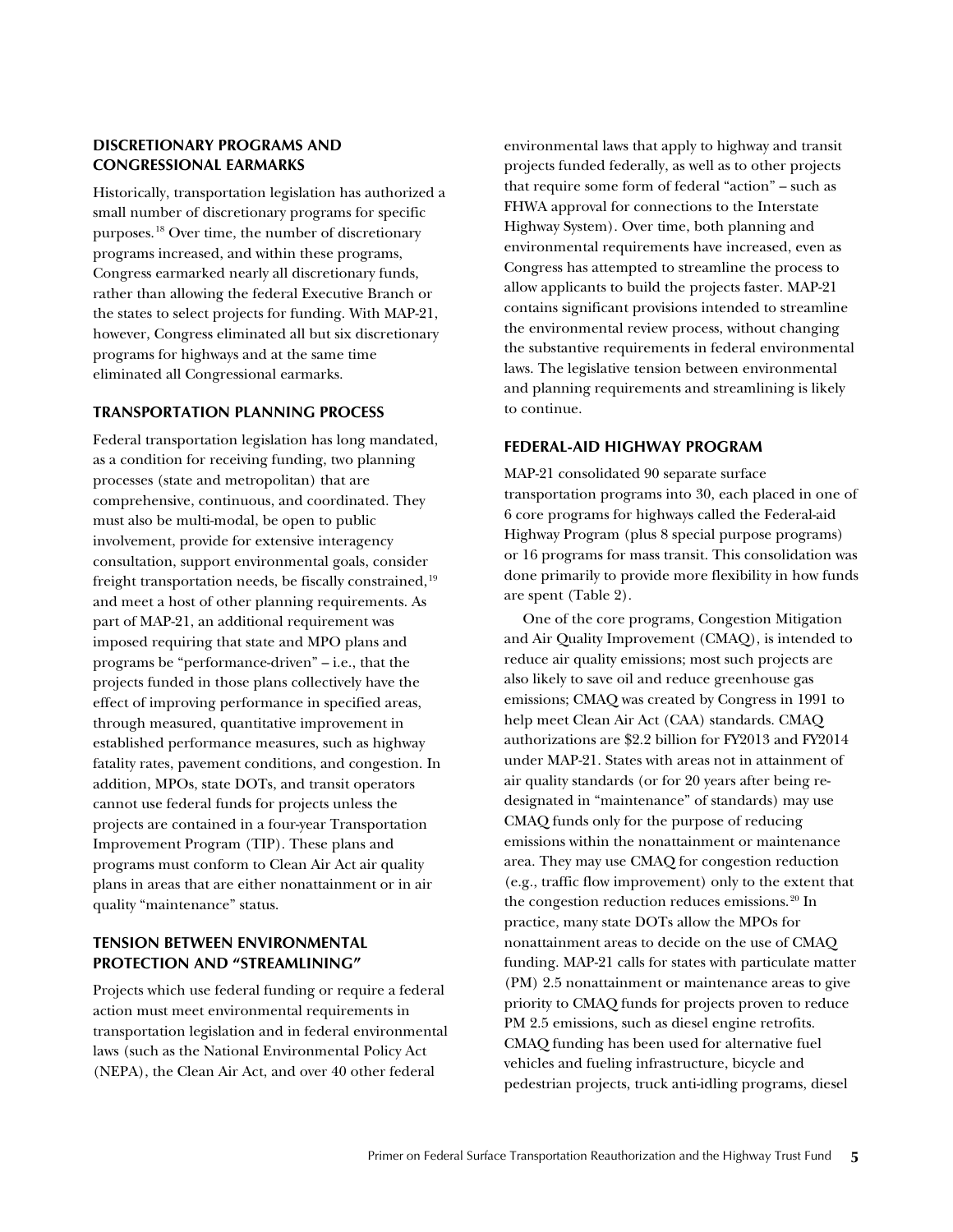<span id="page-5-0"></span>engine retrofits, carpool/vanpool programs, public education programs, intercity passenger rail, and barge projects.

#### **OTHER NOTABLE PROGRAMS**

Two other notable programs bear mention: TIFIA and research.

| <b>PROGRAM</b>                                             | <b>DESCRIPTION</b>                                                                                                                                                   | <b>AVERAGE ANNUAL</b><br><b>FUNDING LEVEL</b><br>(BILLIONS) |
|------------------------------------------------------------|----------------------------------------------------------------------------------------------------------------------------------------------------------------------|-------------------------------------------------------------|
| National Highway Performance<br>Program                    | Provides funding to improve condition and performance of<br>National Highway System, construct new facilities, and meet state<br>performance targets.                | \$21.8                                                      |
| Surface Transportation<br>Program                          | Flexible program to fund transit, bridges, tunnels, carpooling,<br>intelligent transportation systems, etc.                                                          | \$10.0                                                      |
| Highway Safety Improvement<br>Program                      | Funding source for strategies, activities, and projects on a public<br>road to correct or improve a hazardous road condition or address<br>a highway safety problem. | \$2.4                                                       |
| Congestion Mitigation & Air<br>Quality Improvement Program | Flexible funding source for transportation projects and programs to<br>help meet the requirements of the Clean Air Act.                                              | \$2.2.                                                      |
| Metropolitan Transportation<br>Planning                    | Funding for MPOs to carry out the metropolitan transportation<br>planning process.                                                                                   | \$0.3                                                       |
| <b>Transportation Alternatives</b>                         | Catch-all for funding projects for pedestrians, bicyclists,<br>recreational trails, safe routes to schools, etc.                                                     | \$0.8                                                       |
| Mass Transit                                               | 16 programs managed by the FTA.                                                                                                                                      | \$10.6                                                      |

### **TABLE 2: Funding for 6 Federal-aid Highway Programs and Mass Transit in MAP-21**

*Source: [http://www.fhwa.dot.gov/map21](http://www.fta.dot.gov/map21.html) , [http://www.fta.dot.gov/documents/FTA\\_Funding\\_Summary\\_Fact\\_Sheet.pdf](http://www.fta.dot.gov/documents/FTA_Funding_Summary_Fact_Sheet.pdf)* 

#### *Transportation Infrastructure Finance and Innovation Act (TIFIA)*

The TIFIA program provides federal credit assistance to surface transportation projects – highway, transit, intercity passenger rail, some types of freight rail, and intermodal freight transfer facilities. To help overcome public funding shortfalls, TIFIA aims to leverage public investments with private finance by lowering the cost of borrowing. TIFIA offers three types of financial assistance: loan guarantees, secured loans, and lines of credit to public authorities and private entities completing projects sponsored by public authorities. It was first authorized in 1998 and was significantly expanded by MAP-21, with authorizations of \$750 million in FY2013 and \$1 billion in FY2014. According

to FHWA, a \$1 billion TIFIA authorization will support about \$10 billion in actual lending capacity. MAP-21 also made significant TIFIA program reforms, including a 10 percent set-aside for rural projects; an increase in the share of eligible project costs that TIFIA may support; and a rolling application process.<sup>[21](#page-12-1)</sup>

#### *Research and Data*

MAP-21 authorized \$800 million over two years for a variety of transportation research programs for transit, highway construction, safety, pavements, planning, environment, freight logistics, Intelligent Transportation Systems (ITS), and more. This federally sponsored research represents less than 1 percent of the overall federal surface transportation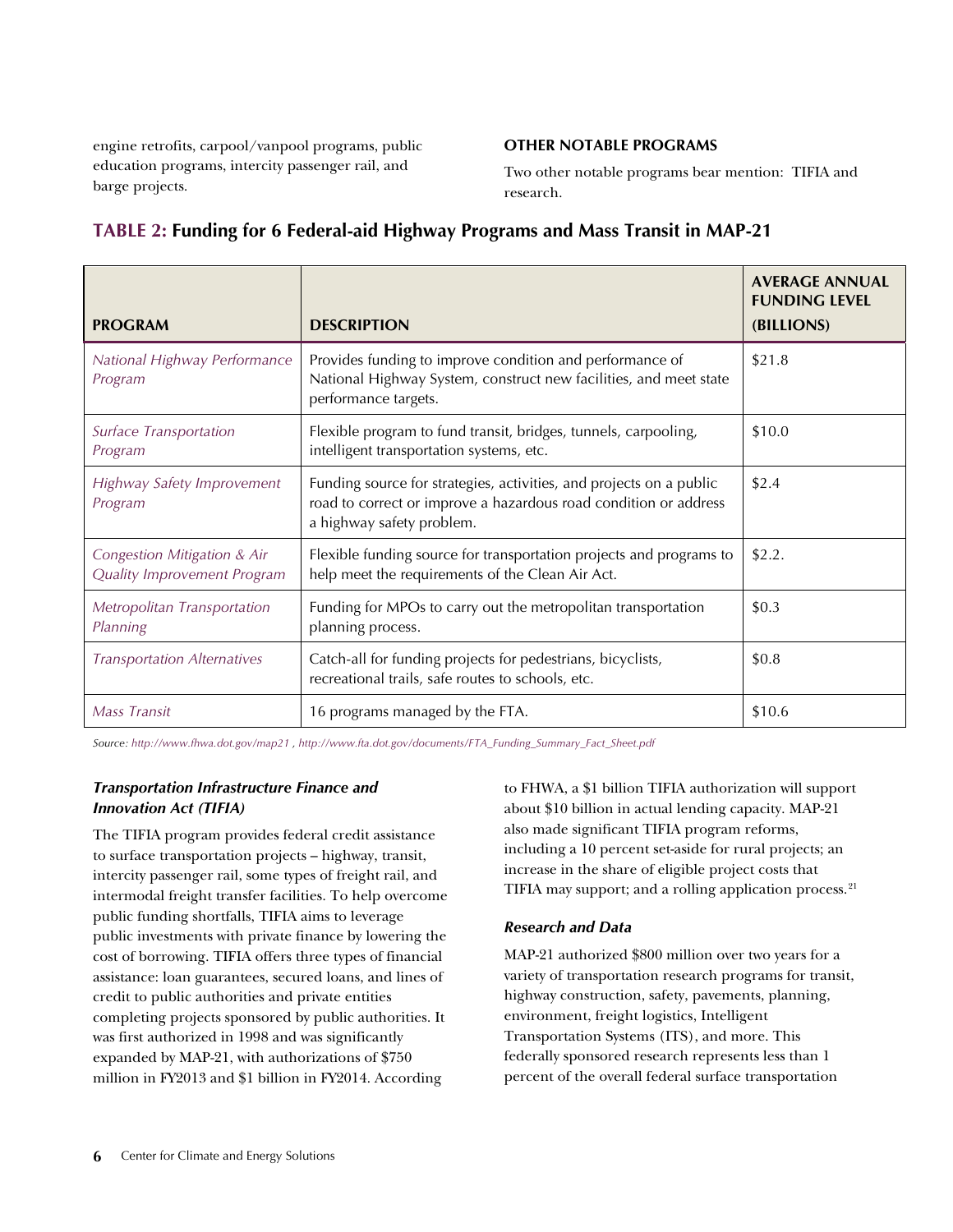<span id="page-6-0"></span>program, which is far below the 3.9 percent of total outlays of the federal government being spent on research and development (R&D) in 2012.<sup>[22](#page-12-1)</sup> Federal transportation research funding supports not only

traditional research, but also data collection programs, education and workforce training, and dissemination of research information and innovations, for example, through workshops.

#### **TABLE 3: The major stakeholders in the legislative process**

| <b>STAKEHOLDER</b>                                     | <b>TRANSPORTATION REAUTHORIZATION ROLE</b>                                                                                                                                                                                                                                                                                                                                                                                                       |  |  |
|--------------------------------------------------------|--------------------------------------------------------------------------------------------------------------------------------------------------------------------------------------------------------------------------------------------------------------------------------------------------------------------------------------------------------------------------------------------------------------------------------------------------|--|--|
| U.S. Department of<br>Transportation (U.S.DOT)         | U.S. DOT includes the Federal Highway Administration, Federal Transit<br>Administration, and other agencies, which are tasked with implementing federal<br>transportation programs. Most of the surface transportation programs are funded by<br>the Highway Trust Fund, which consists of the Highway and Mass Transit<br>Accounts.                                                                                                             |  |  |
| State Departments of<br>Transportation (State<br>DOTS) | State DOTs are very diverse and are represented nationally by the American<br>Association of State Highway and Transportation Officials (AASHTO). They<br>manage both federal and state highway and some transit projects, but must comply<br>with federal guidelines in order to receive federal transportation funding.                                                                                                                        |  |  |
| Metropolitan Planning<br>Organizations (MPOs)          | MPOs are responsible for the planning, programming, and coordination of federal<br>highway and transit investments in urbanized areas (over 50,000 population). This<br>includes individual MPOs as well as the Association of MPOs and the National<br>Association of Regional Councils.                                                                                                                                                        |  |  |
| <b>Transit Operators</b>                               | This includes individual public and private transit operators and the American<br>Public Transit Association (APTA).                                                                                                                                                                                                                                                                                                                             |  |  |
| Non-Governmental<br>Organizations                      | This includes environmentally-oriented organizations like Transportation for<br>America, the Surface Transportation Policy Project, Sierra Club, etc.; highway user<br>groups like the American Automobile Association; business interests like the<br>Chamber of Commerce; and groups like AARP, League of Women Voters; and<br>others. Many organizations have focused agendas (e.g., reducing local air pollution<br>or growing the economy). |  |  |

## **THE HIGHWAY TRUST FUND**

The U.S. DOT administers the federal surface transportation program; the Treasury Department directs taxes from motor fuel and vehicles to the HTF ([Table 4\).](#page-7-0) Any HTF funds not directed by Congress to the Mass Transit Account go to the Highway Account.<sup>[23](#page-12-1)</sup> The Treasury Department deposits receipts into the HTF as they are received and outlays are released from the HTF through annual appropriations by Congress. Unused funds that Congress has appropriated can be carried over for use in the next fiscal year.

#### **FUNDING SOURCES OF THE HTF**

The HTF operates under a user-fee principle, meaning funds in the HTF must be spent on transportationrelated projects (see [Table 4](#page-7-0) for user taxes for MAP-21). As mentioned, Congress has not increased the motor fuel tax since 1993, when it was increased to 18.4 cents per gallon for gasoline and 24.4 cents per gallon for diesel, with no provisions adjusting the fees for inflation. State and local governments add fuel taxes on top of the federal tax, averaging 30 cents per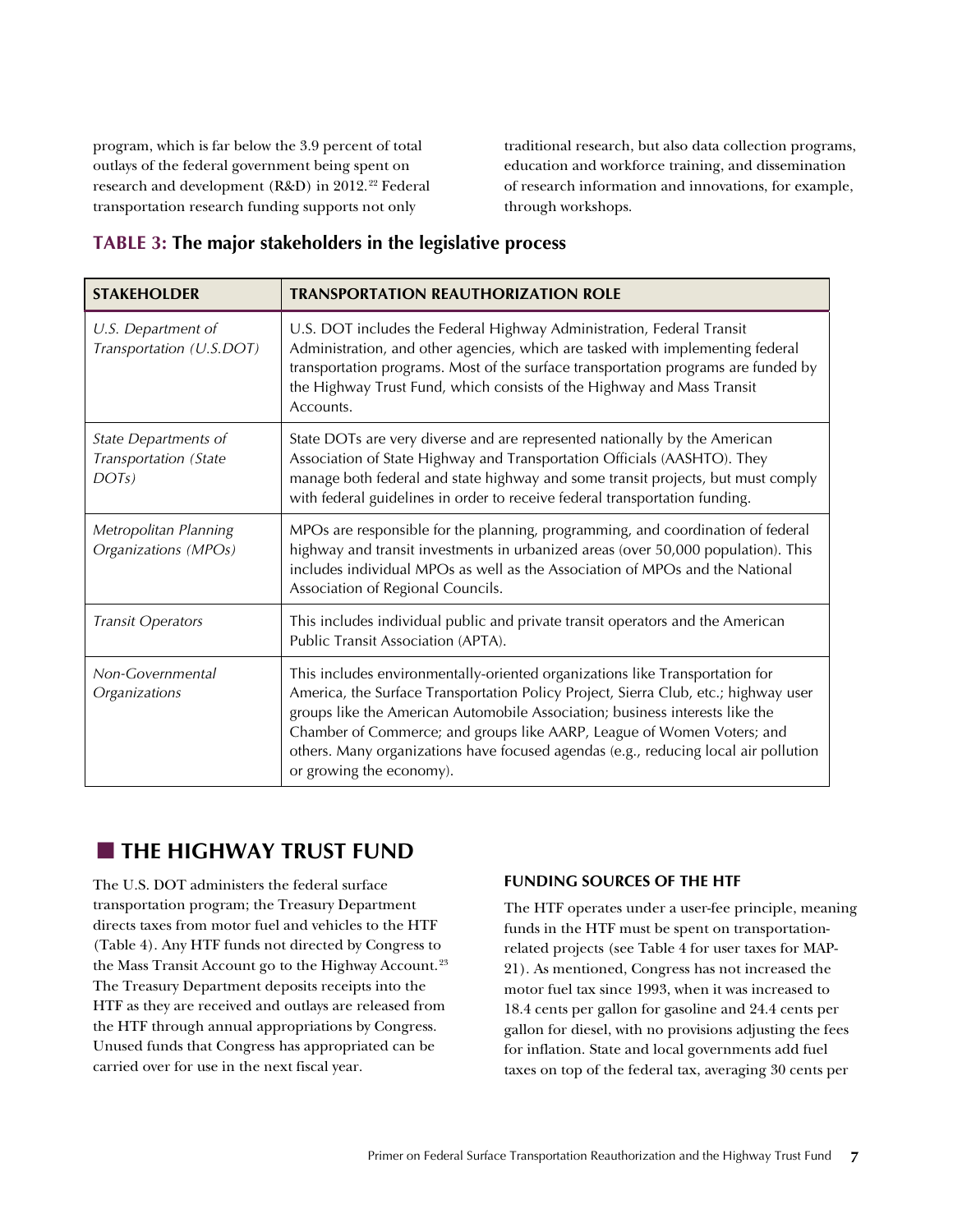<span id="page-7-0"></span>gallon for gasoline and diesel. Together, federal, state, and local fuel taxes amount to about \$242 per vehicle per year (\$92 for federal gasoline taxes plus another \$150 for state/local gasoline taxes), which provides the vast majority of funding to maintain, operate, and improve national, state, and local roads and transit systems.<sup>[24](#page-12-1)</sup>

#### **HTF EXPENDITURES**

Money from the HTF is used for a far greater number of purposes today compared to the fund's initial intention of funding only the Interstate Highway

System. For the past thirty years, at the urging of a number of constituencies, roadway user fees have been increasingly used to fund mass transit. Other transportation-related needs have also been met using the HTF, including bicycle and pedestrian facilities, trails, ferryboats, transportation enhancements (e.g., historic preservation), safety, planning, and research.

MAP-21 authorized spending of approximately \$100 billion of the HTF for FY2013 to FY2014 [\(Figure 3](#page-8-0)) with an additional \$4.7 billion from the General Fund, mostly for FTA.

|                                                       | <b>TAX RATE</b>                                                                                                                                                  | <b>TAX DISTRIBUTION (CENTS PER GALLON)</b> |                         |                            |  |  |
|-------------------------------------------------------|------------------------------------------------------------------------------------------------------------------------------------------------------------------|--------------------------------------------|-------------------------|----------------------------|--|--|
|                                                       |                                                                                                                                                                  | Highway Trust Fund                         |                         | Leaking Underground        |  |  |
| <b>FUEL TYPE</b>                                      |                                                                                                                                                                  | Highway Account                            | Mass Transit<br>Account | Storage Tank Trust<br>Fund |  |  |
| Gasoline                                              | 18.4                                                                                                                                                             | 15.44                                      | 2.86                    | 0.1                        |  |  |
| Diesel <sup>25</sup>                                  | 24.4                                                                                                                                                             | 21.44                                      | 2.86                    | 0.1                        |  |  |
| Gasohol                                               | 18.4                                                                                                                                                             | 15.44                                      | 2.86                    | 0.1                        |  |  |
| Special Fuel General rate                             | 18.4                                                                                                                                                             | 15.44                                      | 2.86                    | 0.1                        |  |  |
| Liquefied petroleum gas                               | 18.3                                                                                                                                                             | 16.17                                      | 2.13                    | $\overline{\phantom{a}}$   |  |  |
| Liquefied natural gas                                 | 24.3                                                                                                                                                             | 22.44                                      | 1.86                    | $\blacksquare$             |  |  |
| M85 (from natural gas)                                | 18.4                                                                                                                                                             | 15.44                                      | 2.86                    | 0.1                        |  |  |
| Compressed natural gas**                              | 18.3                                                                                                                                                             | 15.44                                      | 2.86                    | $\overline{\phantom{a}}$   |  |  |
| Truck Related Taxes - All Proceeds to Highway Account |                                                                                                                                                                  |                                            |                         |                            |  |  |
| Tire Tax                                              | 9.45 cents for each 10 pounds over 3,500 pounds of carrying capacity of the tire.                                                                                |                                            |                         |                            |  |  |
| Truck and Trailer Sales Tax                           | 12 percent of retailer's sales price for tractors and trucks over 33,000 pounds gross<br>vehicle weight (GVW) and trailers over 26,000 pounds GVW                |                                            |                         |                            |  |  |
| Heavy Vehicle Use Tax                                 | Annual tax: For trucks 55,000 pounds and over GVW: \$100 plus \$22 for each 1,000<br>pounds (or fraction thereof, in excess of 55,000 pounds. Maximum tax: \$550 |                                            |                         |                            |  |  |

#### **TABLE 4: Federal highway-user fees defined in MAP-21**

*\*\* The tax rate is set on an energy equivalent basis to gasoline; 18.3 cents per 126.67 cubic feet of compressed natural gas. The Mass Transit account receives 9.71 cents per thousand cubic feet and the remainder goes to the Highway Account.*

*Source: FHWA. No date. Highway Trust Fund and Taxes. Accessed August 5, 2013. [http://www.fhwa.dot.gov/map21/htf.cfm.](http://www.fhwa.dot.gov/map21/htf.cfm)*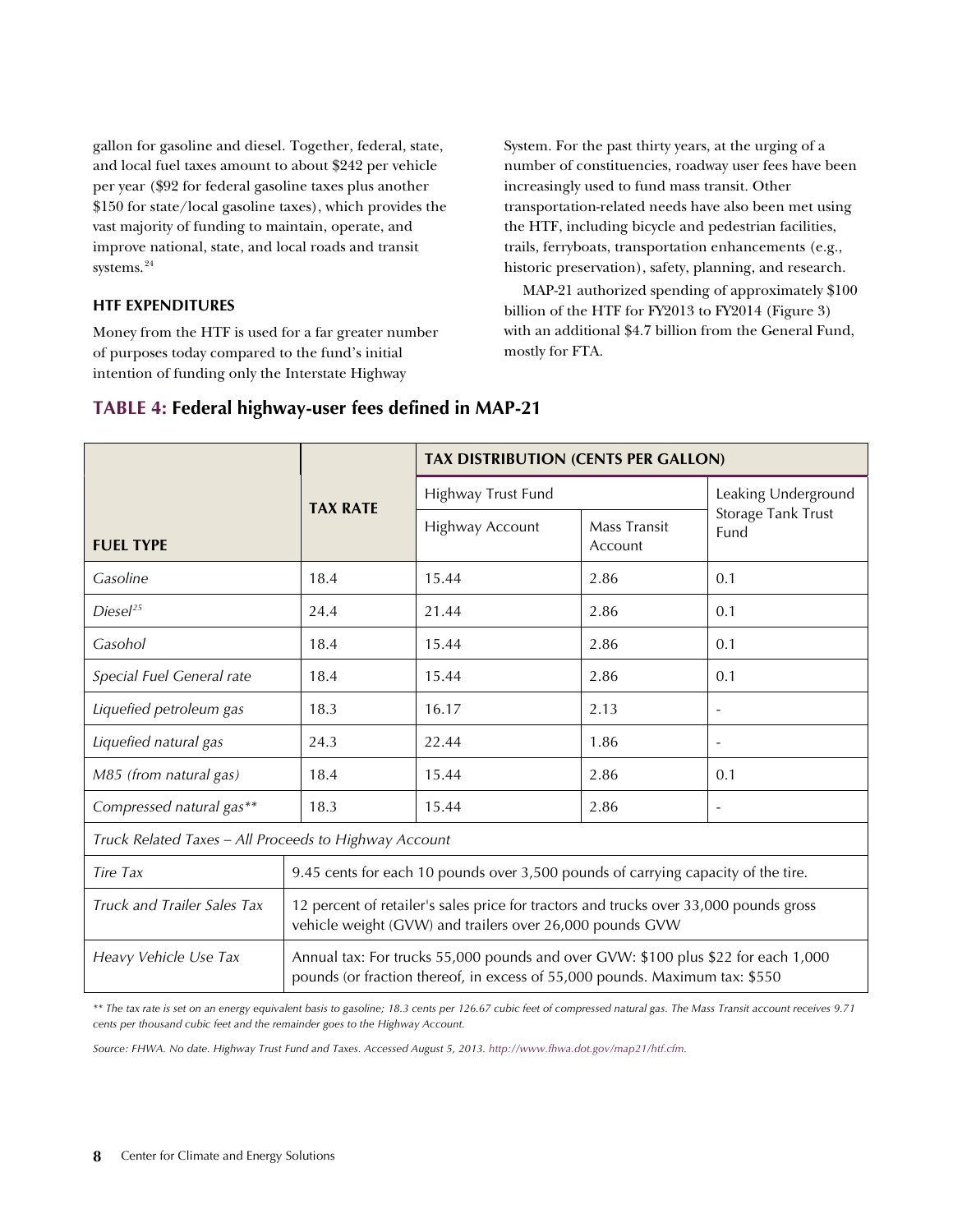#### <span id="page-8-0"></span>**Box 1. Pay-As-You-Go Funding**

The HTF was established as a "pay-as-you-go" fund at its inception in 1956 to ensure its solvency. The HTF has contract authority, which means it can obligate funds in advance of its annual appropriation. Recognizing that major construction projects can take several years to complete, the total funds for a given project do not need to be available at the project's start date. This flexibility required a mechanism to ensure fiscal solvency to make sure there are sufficient funds to make good on commitments. The "Byrd Test" became this mechanism, and requires DOT to stop obligating for any new projects if its unpaid obligations and unobligated Contract Authority exceeds the amount of money in the HTF plus what it expects to collect in receipts in the next four years. The Byrd Test has been violated twice – in 1961 and 2004 – and adjustments were made to ensure solvency. The Mass Transit account has a similar test called the Rostenkowski test.

#### **FIGURE 2: HTF revenue from vehicle and fuel taxes in millions of U.S. dollars**



Fuel taxes have always been the major source of funding for the HTF. Miscellaneous includes fines and penalties, interest and other income. Tread rubber and inner tubes are a part of the tire and are no longer taxed.

*Source: FHWA. 2013. Table FE-210 - Status of the Highway Trust Fund 1957-2011. January. Accessed August 5, 2013. [http://www.fhwa.dot.gov/policyinformation/statistics/2011/fe210.cfm.](http://www.fhwa.dot.gov/policyinformation/statistics/2011/fe210.cfm)*

## **FIGURE 3: Contract authority for MAP-21 from the Highway and Mass Transit Accounts in billions of U.S. dollars**



MAP-21 included over \$105 billion in total funding, with \$4.7 billion sourced from the General Fund and the remaining sourced from the HTF. Even with the initial \$4.7 billion from the General Fund, however, the HTF would not have been able to meet the obligations defined in MAP-21 without an increase in user fees. Congress therefore initiated a transfer from the General Fund to the HTF of an additional \$18.8 billion, for a total of \$23.3 billion in funding from MAP-21 out of the General Fund. As defined below, "Other Highway Related Programs" are Tribal Transportation Program, Federal Lands Transportation Program, Federal Lands Access Program, Territorial and Puerto Rico Highway Program, Emergency Relief, and Construction of Ferry Boats and Ferry Terminal Facilities.

*Source: FHWA. No date. Highway Trust Fund and Taxes. Accessed August 5, 2013[. http://www.fhwa.dot.gov/map21/ha.cfm.](http://www.fhwa.dot.gov/map21/ha.cfm) FTA. n.d. MAP-21. Accessed August 13, 2013. [http://www.fta.dot.gov/map21.html.](http://www.fta.dot.gov/map21.html)*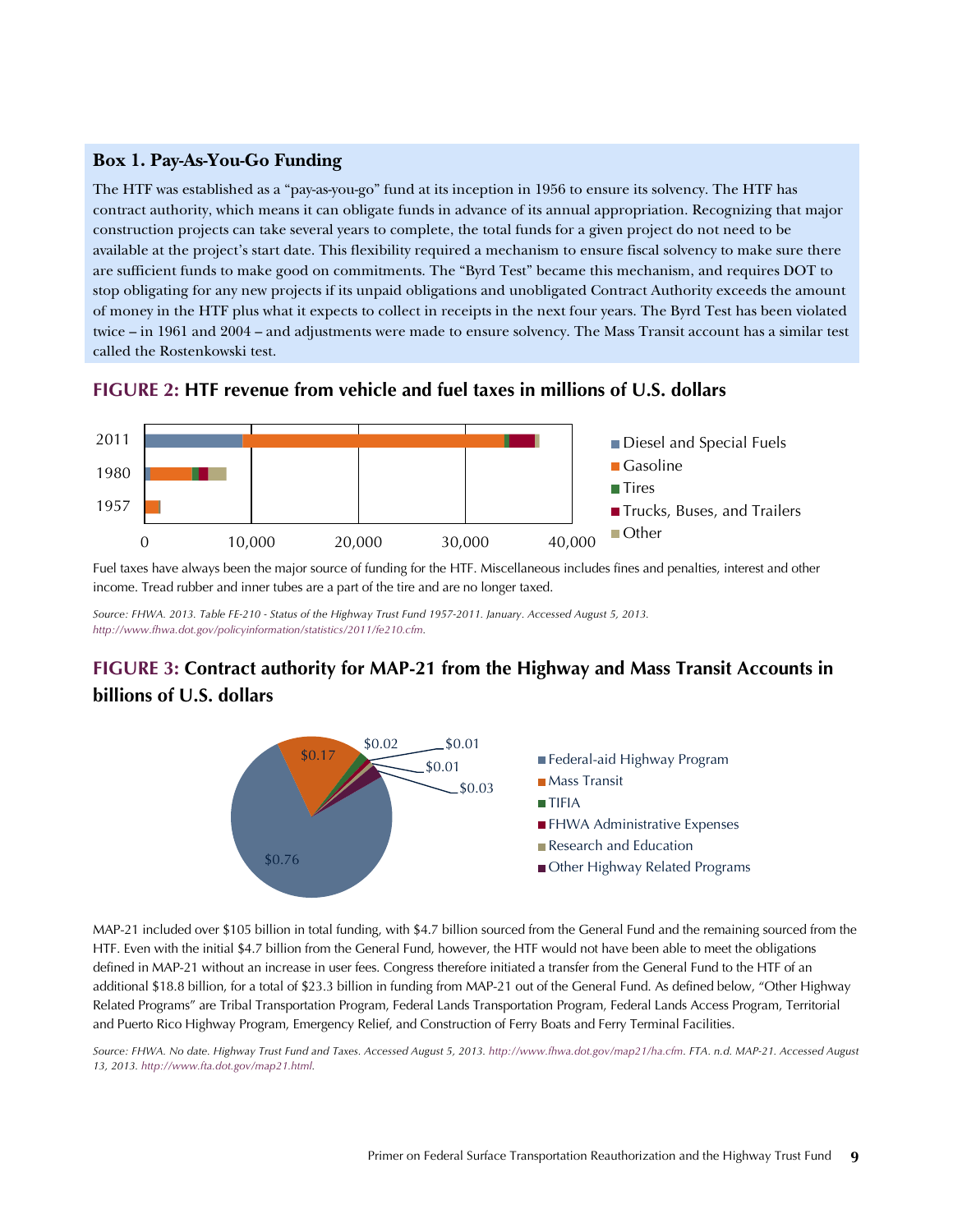## **OUTLOOK: STATE FUNDING OPTIONS AND USER-FEE MODEL STATUS**

In view of the issues associated with federal funding for state surface transportation programs, it is worth considering states' ability to act on their own to raise revenue. The federal government gives states virtually unlimited freedom to impose or raise fuel and vehicle excise taxes, except that the federal government has historically limited states' ability to raise revenue by strictly prohibiting (a) tolling of Interstate and other federal aid highways besides toll roads that have existed since the original Interstate system and (b) commercialization of Interstate rest areas. MAP-21 loosened the historic restrictions on tolling, however, by allowing states to toll newly constructed interstate highways, but only as long as the affected facility has the same number of toll-free lanes after construction as before along with other conditions. Since many states are not expanding highway capacity, this limitation places a significant restraint on states, which need sizable revenue increases just to reconstruct aging highways and bridges. MAP-21 also added a requirement that all federal-aid highway tolling provide for interoperability of electronic toll collection by October 1, 2016.<sup>[26](#page-12-2)</sup> Conversely, MAP-21 did not change a longstanding prohibition on the

commercialization of Interstate rest areas built after 1960 – a constraint that has created obstacles for states wanting to provide electric vehicle charging stations for a fee, or impose other charges to defray costs of operating rest areas.

For the first 50 years of the HTF, user fees were sufficient to fund the federal portion of building and maintaining the nation's highway transportation system. For the past decade, however, program costs have exceeded revenue to the HTF and Congress has not increased the user fees to correct the fund's balance. According to the General Accounting Office (GAO), the account would have failed the Byrd test for FY2005 through FY2008 had the test length not been extended from two to four years in SAFETEA-LU.<sup>[27](#page-12-1)</sup> Furthermore, the Congressional Budget Office estimates that 2025 federal fuel economy standards will cause gasoline tax revenues to fall by 21 percent by 2040 from the levels expected without the standards, as the older vehicle fleet completely turns over. [28](#page-12-1) In order to restore the balance, Congress will have to increase the user fees, decrease the spending, or both. Otherwise, the General Fund may have to be tapped again.



#### **FIGURE 4: Highway Account Performance for FY1957 to FY2012**

Annual outlays have exceeded annual income in the Highway Account since 2001, which affects the HTF balance, as shown below. Congress made transfers from the General Fund into the Highway Account in 2008-2010, as shown by disproportionate jumps in the balance. Receipts do not include transfers to the HTF from the General Fund.

*Source: FHWA. 2013. Table FE-210 - Status of the Highway Trust Fund 1957-2011. January. Accessed August 5, 2013.*  [http://www.fhwa.dot.gov/policyinformation/statistics/2011/fe210.cfm.](http://www.fhwa.dot.gov/policyinformation/statistics/2011/fe210.cfm) FHWA. 2013. "Status of the Highway Trust Fund." Federal Highway Administration. *Accessed September 23, 2013[. http://www.fhwa.dot.gov/highwaytrustfund/docs/fe-1\\_aug13.pdf.](http://www.fhwa.dot.gov/highwaytrustfund/docs/fe-1_aug13.pdf)*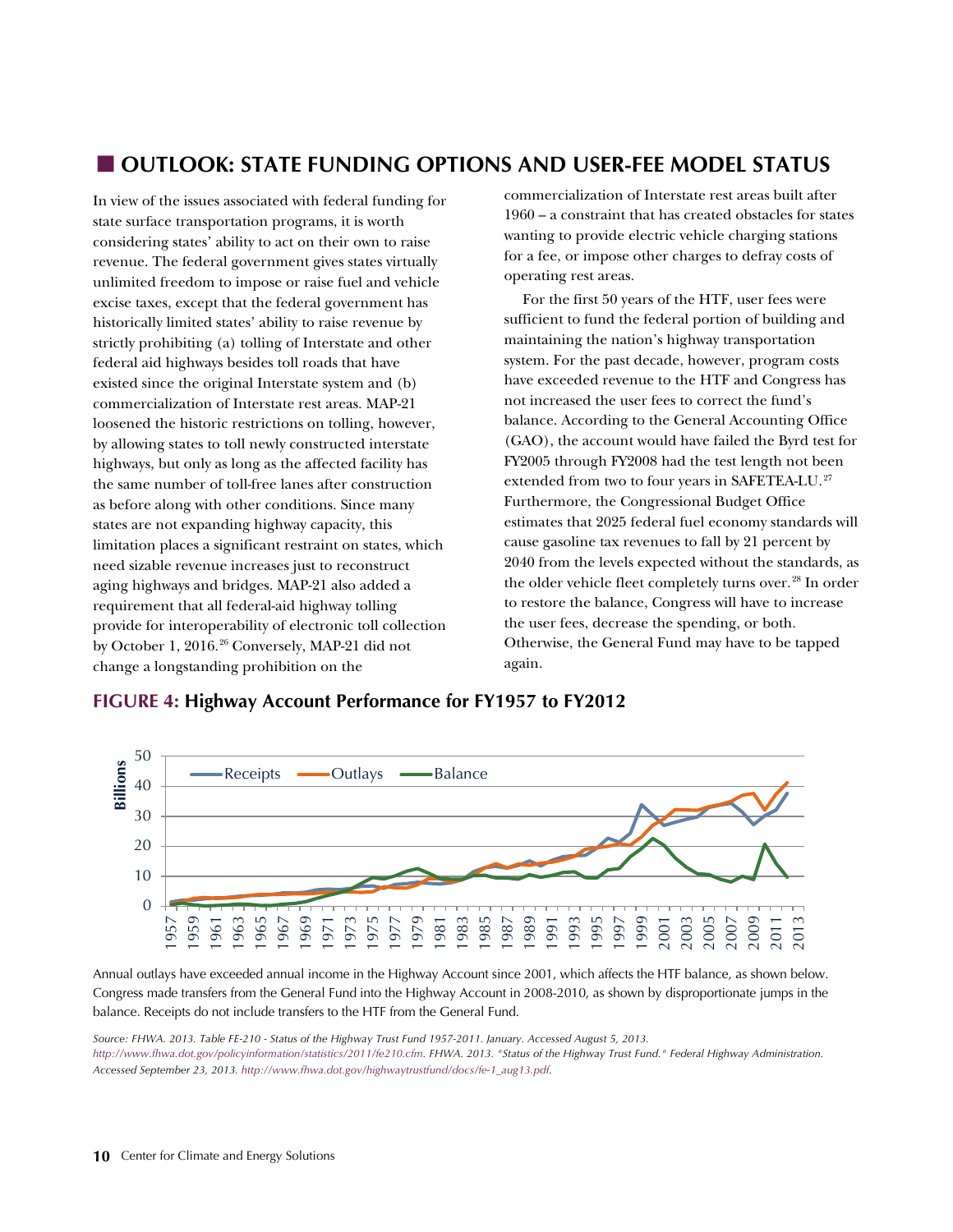

#### **FIGURE 5: Mass Transit Account Performance for FY1983 to FY2012**

Outlays have exceeded receipts for all but one year since 1999. The Mass Transit Account received an infusion from the Highway Account, in addition to receipts to the HTF, to keep the balance positive, in 2006, 2007, and 2011 of \$1 billion, \$234 million, and \$1.1 billion, respectively. These transfers are reflected in the balance line in the graph, but are not a part of the receipts to the account. These transfers are in addition to the originally authorized funds for transit from the General Fund, since transit relies on both the HTF and the General Fund.

*Source: FHWA. 2013. Table FE-210 - Status of the Highway Trust Fund 1957-2011. January. Accessed August 5, 2013. [http://www.fhwa.dot.gov/policyinformation/statistics/2011/fe210.cfm.](http://www.fhwa.dot.gov/policyinformation/statistics/2011/fe210.cfm) FHWA. 2013. "Status of the Highway Trust Fund." Federal Highway Administration. Accessed September 23, 2013. [http://www.fhwa.dot.gov/highwaytrustfund/docs/fe-1\\_aug13.pdf.](http://www.fhwa.dot.gov/highwaytrustfund/docs/fe-1_aug13.pdf)*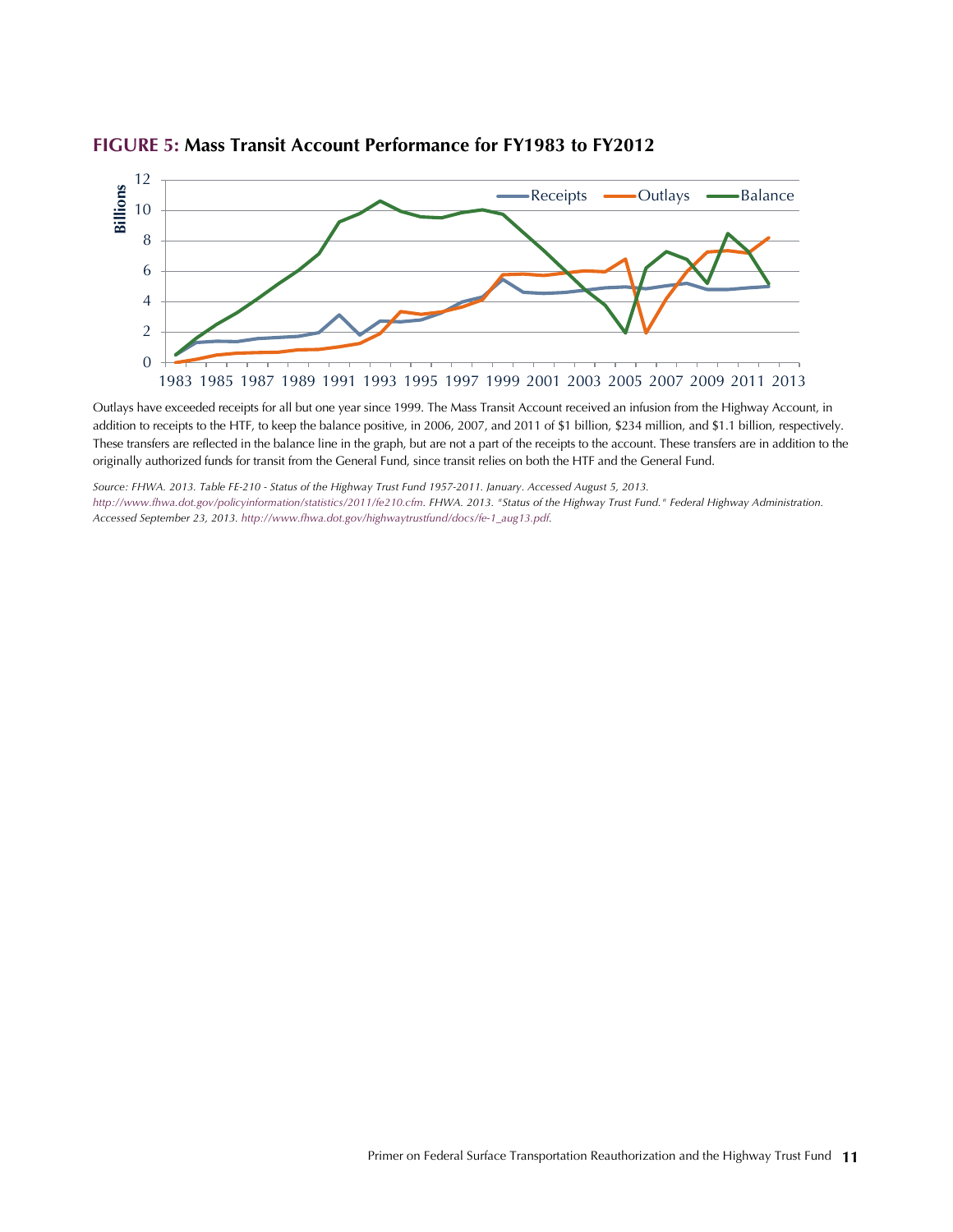#### <span id="page-11-0"></span>**ENDNOTES**

 $\overline{a}$ 

<sup>1</sup> FHWA. 2014. Legislative Affairs and Policy Communications. Accessed January 13, 2014. <http://www.fhwa.dot.gov/policy/olsp/financingfederalaid/approp.cfm>.

<sup>2</sup> FHWA. 2007. Financing Federal-Aid Highways. Washington, D.C.: Federal Highway Administration.

3 MAP-21 is an abbreviation for "Moving Ahead for Progress in the 21st Century." SAFETEA-LU is an abbreviation for "Safe, Accountable, Flexible, Efficient Transportation Equity Act: A Legacy for Users."

<sup>4</sup> FHWA. 2012. SAFETEA-LU - Legislation. Accessed January 17, 2014. [http://www.fhwa.dot.gov/safetealu/legis.htm.](http://www.fhwa.dot.gov/safetealu/legis.htm) 

<sup>5</sup> Greene, David. 2011. "What is greener than a VMT tax? The case for an indexed energy user fee to finance us surface transportation." Transportation Research Part D: Transport and Environment. May 28. Accessed September 23, 2013. [http://www.sciencedirect.com/science/article/pii/S1361920911000630.](http://www.sciencedirect.com/science/article/pii/S1361920911000630)

<sup>6</sup> The federal General Fund of the Treasury contains the tax money collected by the federal government for essential government services. See [http://www.treasury.gov/resource-center/faqs/Budget/Pages/us-budget.aspx.](http://www.treasury.gov/resource-center/faqs/Budget/Pages/us-budget.aspx) 

 $^7$  The drop in user fee revenues is associated with several factors: (a) reduced driving by private and commercial vehicles due to higher fuel prices and also the 2008 to 2010 economic recession; (b) increased use of vehicles with better fuel economy; (c) reduced excise fees due to fewer purchases of medium- and heavy-duty trucks, as a result of the recession; and to a much lesser extent, (d) use of alternative fuels for vehicles other than ethanol blended with gasoline, which are not subject to a highway user fee, in full or in part. A tax credit for ethanol expired in 2012.

<sup>8</sup> FHWA. 2012. "2010 Status of the Nation's Highways, Bridges, and Transit: Conditions & Performance." FHWA. March. Accessed January 13, 2013. [http://www.fhwa.dot.gov/policy/2010cpr.](http://www.fhwa.dot.gov/policy/2010cpr) 

<sup>9</sup> OMB. 2013. "OMB Report to Congress on the Joint Committee Sequestration for Fiscal Year 2013." White House. March 1. Accessed August 13, 2013.

 $10$  \$42 billion from SAFETEA-LU was not from the HTF and required Congressional appropriations. The remaining \$244 billion could be obligated without additional Congressional action.

<sup>11</sup> CBO. 2012. *Infrastructure Banks and Surface Transportation.* Washington, DC: U.S. Congressional Budget Office, 1. Accessed July 19, 2013[. http://www.cbo.gov/publication/43361](http://www.cbo.gov/publication/43361).

<sup>12</sup> FHWA. 2012. 2010 Status of the Nation's Highways, Bridges, and Transit: Conditions & Performance. March. Accessed August 20, 2013. [http://www.fhwa.dot.gov/policy/2010cpr.](http://www.fhwa.dot.gov/policy/2010cpr)

<sup>13</sup> The core structure of MAP-21 for highways consists of: National Highway Performance Program (NHPP), Surface Transportation Program (STP), Congestion Mitigation and Air Quality Improvement Program (CMAQ), Highway Safety Improvement Program (HSIP), Railway-Highway Crossings (set-aside from HSIP), and Metropolitan Planning.

<sup>14</sup> There are almost 400 MPOs and they are mandated in all urbanized areas with a population of over 50,000.

<sup>15</sup> In the context of federal funding formulas, equity is the percent of transportation funds that are directed to the different states. Equity considers the share of user revenues paid by residents of each state, historic funding share, transportation needs of sparsely populated states, need for national transportation connectivity, and other matters.

<sup>16</sup> FHWA. 2012. MAP-21 - A Summary of Highway Provisions. July 17. Accessed August 14, 2013. [http://www.fhwa.dot.gov/map21/summaryinfo.cfm.](http://www.fhwa.dot.gov/map21/summaryinfo.cfm/)

<sup>17</sup> FTA. 2012. "MAP-21 - Summary of Public Transportation Provisions." Federal Transit Administration. August 22. Accessed August 14, 2013. [http://www.fta.dot.gov/documents/MAP21\\_essay\\_style\\_summary\\_v5\\_MASTER.pdf.](http://www.fta.dot.gov/documents/MAP21_essay_style_summary_v5_MASTER.pdf)

<sup>18</sup> A "discretionary" program is a program for which U.S. DOT is authorized to decide what projects or recipients will